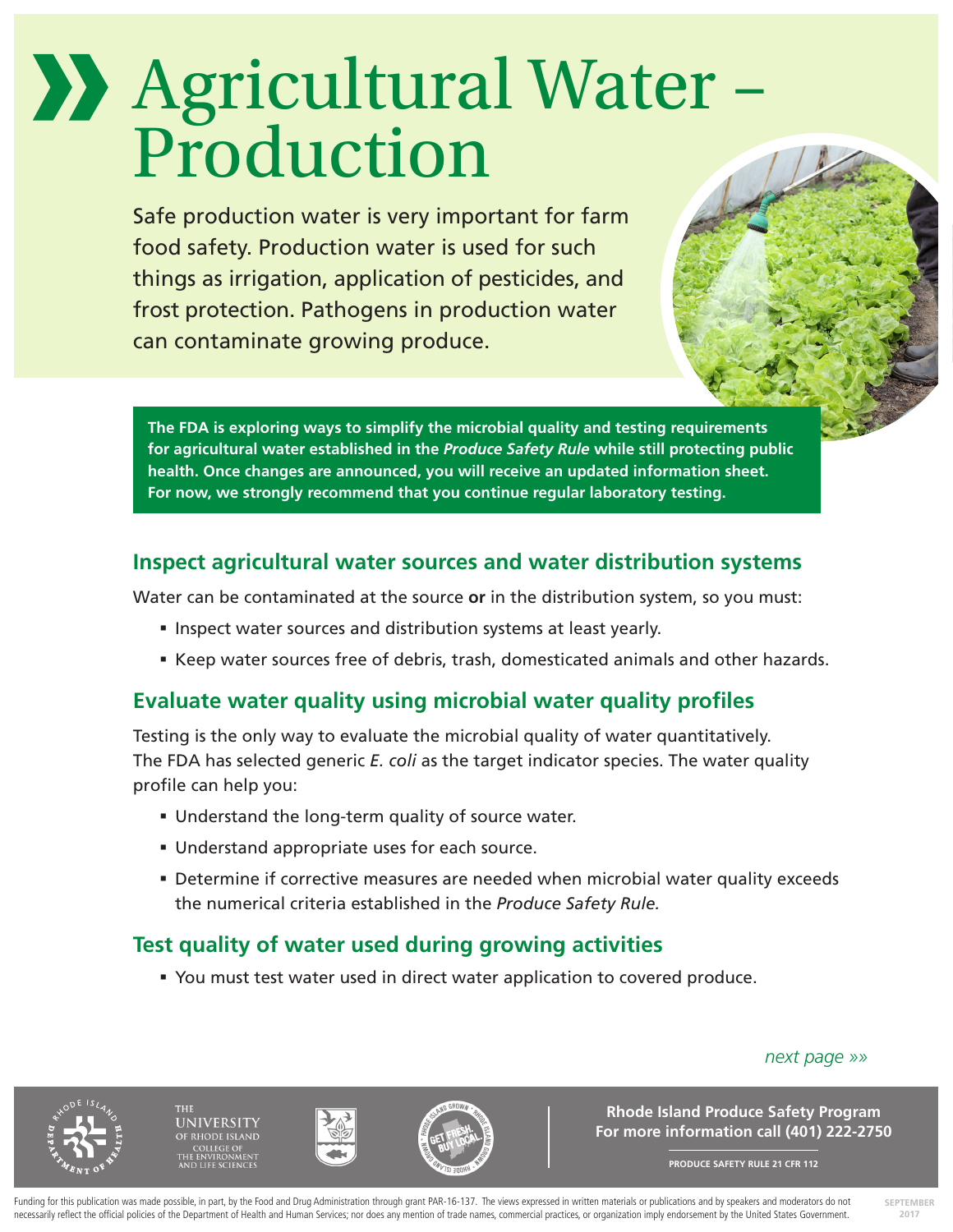- You must test each source of production water to evaluate whether its water quality profile meets **both** of these criteria:
	- » **126 or less** colony forming units (CFU) of generic *E. coli* per 100 milliliters (mL) of water geometric mean, **and**
	- » **410 or less** CFU of generic *E. coli* per 100 mL of water statistical threshold value.

For a tool to help calculate the geometric mean and statistical threshold value, go to wcfs.ucdavis.edu.

### **Follow correct sampling frequency**

- **Public water sources:** No testing required if you can provide a copy of test results or current certificates of compliance from your public water provider
- **Ground water sources:** 
	- » Initial year: Take four samples throughout the growing season or in one year.
	- » Subsequent years: Take one sample during the growing season.
	- » Samples must be representative of use and collected as close in time as practicable to, but before, harvest.
- **Surface water sources:**
	- » Collect an initial water quality profile of 20 samples over a period of two to four years.
	- » Subsequent years: Take five samples during the growing season.
	- » Samples must be representative of use and must be collected as close in time as practicable to, but before, harvest.

# **Take any one of these three corrective actions if the microbial water quality profile does not meet the water quality criteria**

- 1. Apply a time interval for microbial die off:
	- a. Between last application of water and harvest FDA allows a microbial die-off rate of 0.5 log per day between last application and harvest for up to four consecutive days.

*Example:* If the geometric mean of your water profile is 156 Rule: Geometric mean is equal to or less than 126

 $Log_{10} 126 = 2.1$ 

 $Log_{10} 156 = 2.2$ 

2.2 – 2.1 = 0.1 log reduction needed. Achieve with a one-day pre-harvest interval or conduct a validated procedure such as washing.

#### *next page »»*

**SEPTEMBER 2017**



**JNIVERSITY** 





**Rhode Island Produce Safety Program For more information call (401) 222-2750**

**PRODUCE SAFETY RULE 21 CFR 112**